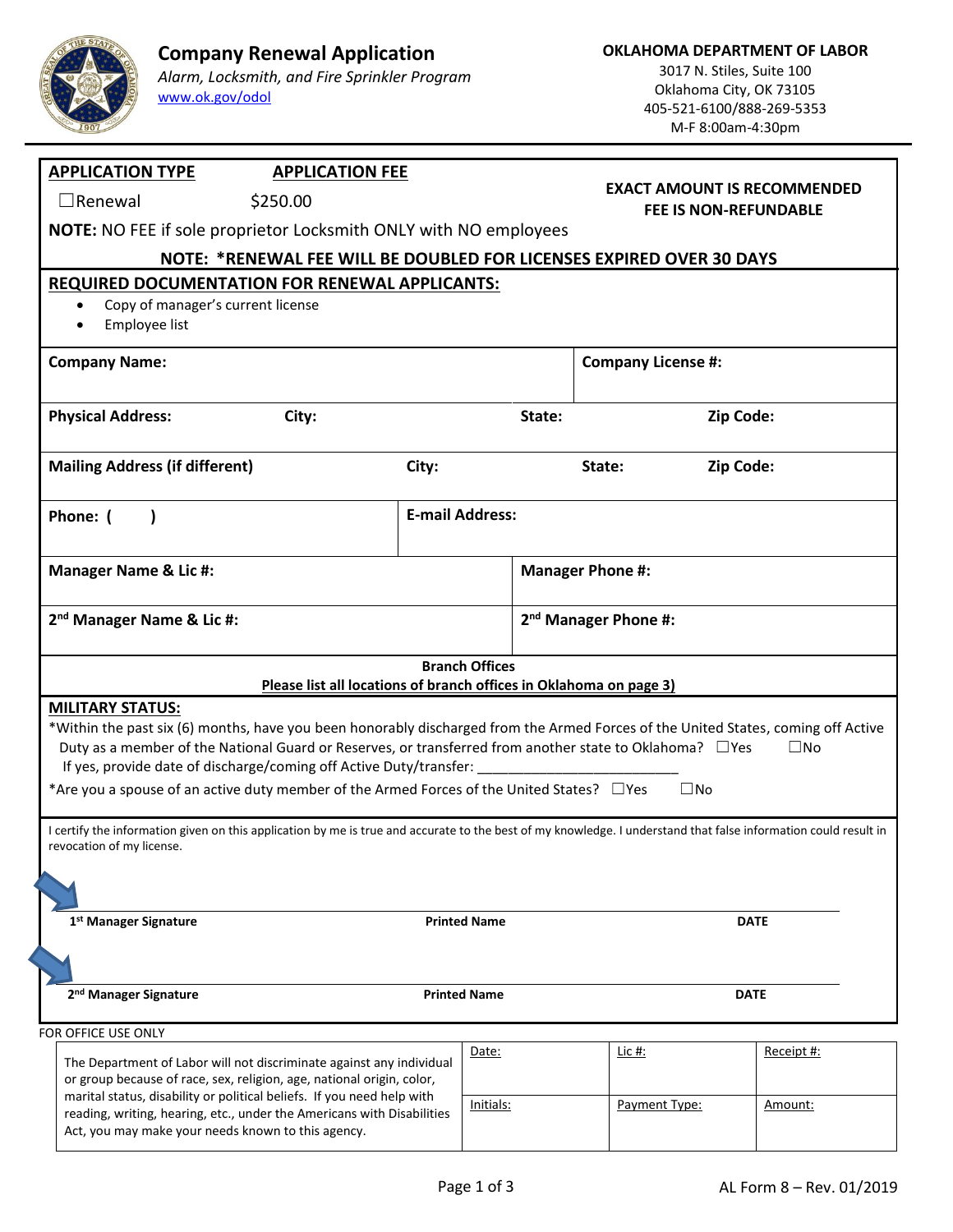

## **Listed Employees**

| Name:                                                                                                                                                                                                                         | Position/Lic Held: |
|-------------------------------------------------------------------------------------------------------------------------------------------------------------------------------------------------------------------------------|--------------------|
|                                                                                                                                                                                                                               |                    |
|                                                                                                                                                                                                                               |                    |
| Name: Name and the second contract of the second contract of the second contract of the second contract of the second contract of the second contract of the second contract of the second contract of the second contract of |                    |
|                                                                                                                                                                                                                               |                    |
|                                                                                                                                                                                                                               |                    |

 **THIS FORM MUST BE COMPLETED. IF ADDITIONAL ROOM IS NEEDED, MAKE COPIES OF THIS PAGE.**